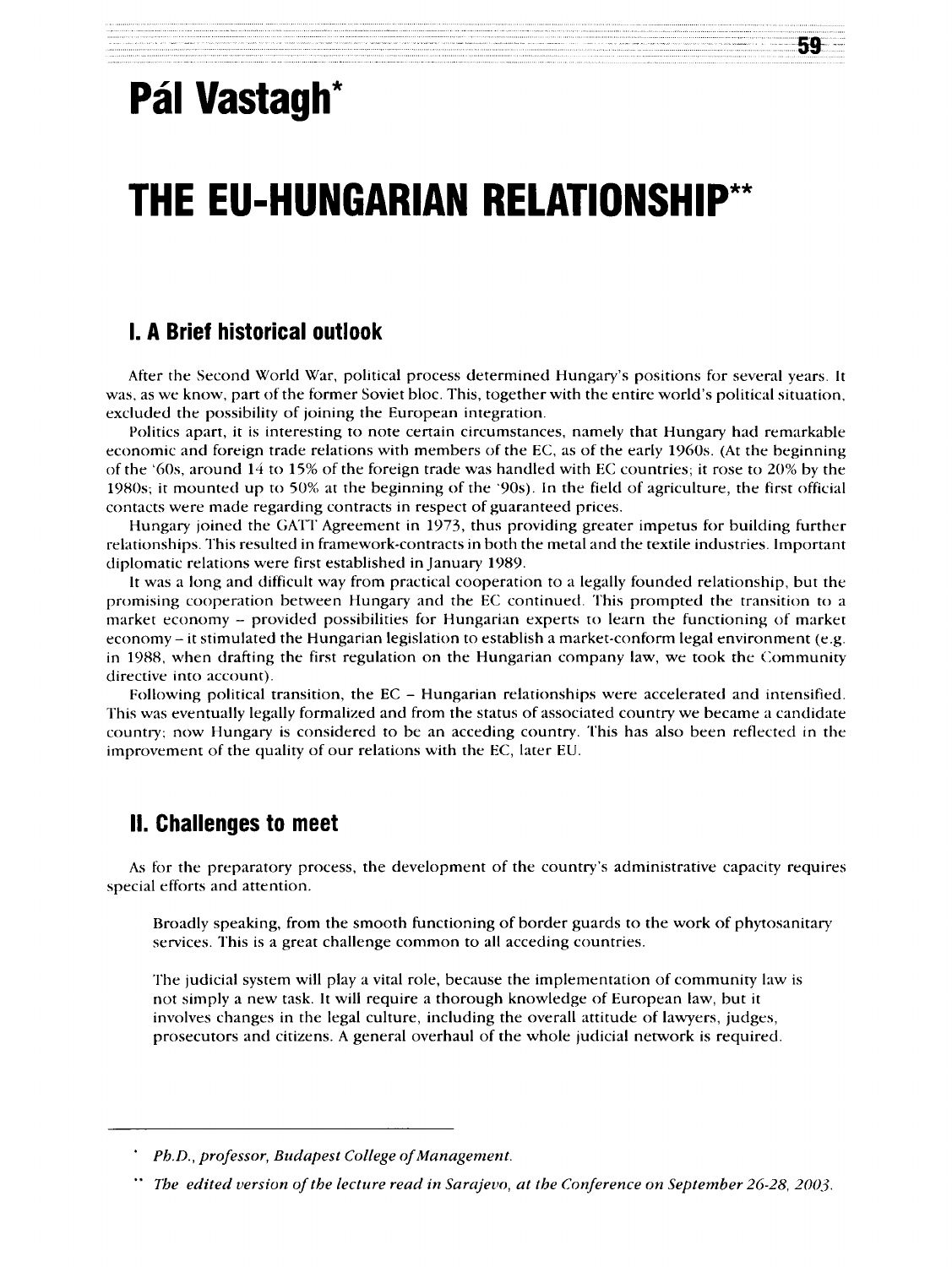The possible "brain-drain", in which many of our best experts may be attracted to work in Brussels and elsewhere would result in shortages of trained professionals. This problem will need to be addressed so that we will retain sufficient expertise both within the national administration and other fields.

As regards the implementation of projects, the greatest challenge is how to successfully allocate the funds the EU will open for us, and how to provide co-financing to these projects. Hungarian administration, small and medium enterprises and citizens will have to be capable and willing to exploit these opportunities. In order to be able to use support from the funds, Member States falling under the scope of objective 1 and having underdeveloped regions (regions where the per capita GDP is below 75% of the Community average) must prepare and submit to the European Commission their development objectives and priorities in the framework of aNational development *Plan.* Since the National Development Plan is a national strategic document, the Government of the Republic of Hungary is responsible for developing it. The overall aims are as follows:

- improving the competitiveness of productive sector;
- increasing employment and the development of human resources;
- providing better infrastructure and cleaner environment;
- strengthening regional and local potential, including the rural society

Another large-scale project is the recently launched Europe Plan, the overall aim is to meet the imminent challenges European accession will bring.

### **III. Hopes and fears in the Hungarian Society concerning the EU accession**

In Hungarian society there are a variety of viewpoints about the European Union. Nevertheless, an overwhelming part of the population is in favor of accession. This was very clearly reflected in the result of the April referendum this year. Despite the low turnout, 86 % of the voters supported Hungary's accession.

A general expectation people have is that EU membership will provide funds for the development of the country; it promises a fairer and more humane future with more share in the benefit of growth, reduction of social inequalities, demand for greater security, and sustainable growth that would preserve the environment.

We gladly join such integration where efficiency is coupled with social responsibility, where economic development and social justice can be realized simultaneously. This is an absolute priority for Hungarians, and I imagine the situation is identical in all the acceding countries. This is also the message of *social Europe:* following decades of deprivation and transformation, the realization of such objectives has gained the utmost importance .

Many positive expectations and hopes are coming from the present stage of development in society and the historical background of the country as well. For Hungarians, the spiritualization of borders is a very attractive prospect, as it will enable to ensure the closer cooperation with the neighboring countries and the tighter relationship between Hungarian ethnic minorities that are beyond the border. This will be a great contribution towards regional stability of this area.

We hope that after accession the great regional differences can be diminished. The underdeveloped areas situated in the Eastern and Southern parts of Hungary will gain new resources from the structural funds and cohesion fund, to ease the so-far imbalanced development. This is an important precondition for strengthening social and regional cohesion, and the smooth running of the Single European Market.

I firmly believe that EU accession will bring changes in the Hungarian political climate. The implementation of long-term EU projects (knowledge-based society, full employment, the Lisbon process, monetary union etc.) will on the one hand will reduce room for maneuver by the national government but, on the other hand, general principles of European governance (openness, participation, accountability, effectiveness and coherence) will guide Hungarian practice for the future. The creation of a politically neutral public administration and a balanced media will hopefully be strengthened. In the future, acceding countries will increasingly have to take into account the constantly evolving constitutional acquis with a consistent enforcement of the rule of law. Only democratic exercise of power is compatible with the governance of European standards.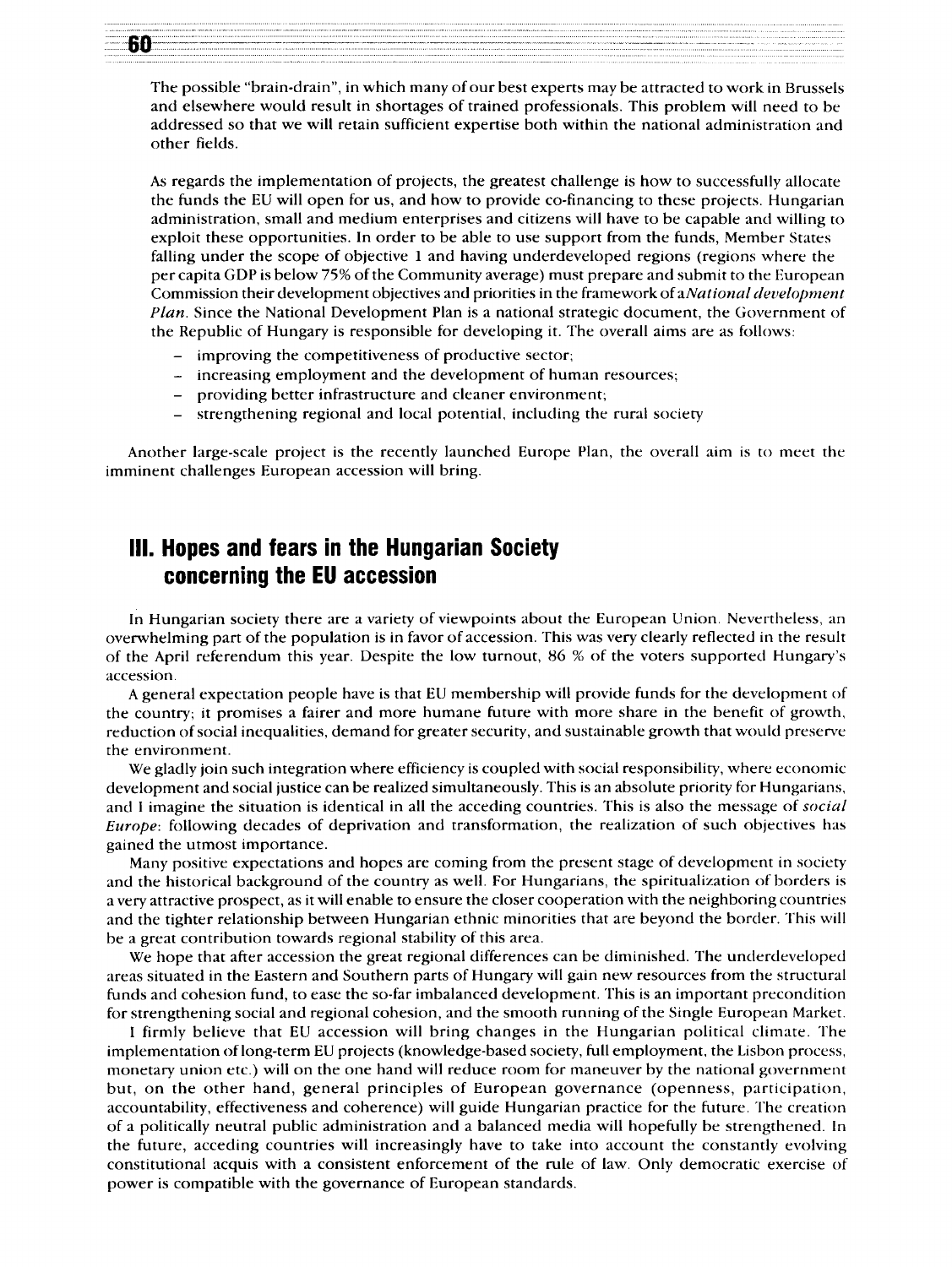Nevertheless and understandably, there are quite a number of fears among Hungarians. The transfer of national sovereignty is a greater psychological fear for any country which has recently gained its independence than for one which has long been free. Another challenge in this respect is how to safeguard national identity in the future, for some claim that the EU will diminish Hungarian culture. However, the contrary is true for the European Union has no common cultural policy, but does have programs supporting the safeguarding of minority languages, fostering European films on television, helping the preservation and developments of world heritage buildings, artistic performances and others.

61

#### **Conclusion**

In conclusion, whatever our hopes and fears, we will continue along our chosen path with the same commitment and determination we have demonstrated thus far. We know that it will not all be plain sailing. But, we remain undaunted, and we will face every challenge which comes our way. The prospect of a better future, as I have described, is far too precious for us to falter. We will gladly become a member of a wider European Union, which we know will become stronger as a result. We will add to it our unique experience as Hungarians in partnership with all those who welcome us to join with them. We look forward to cooperating with and promoting Balkan candidate countries so that they may also be part of the wider European Union.